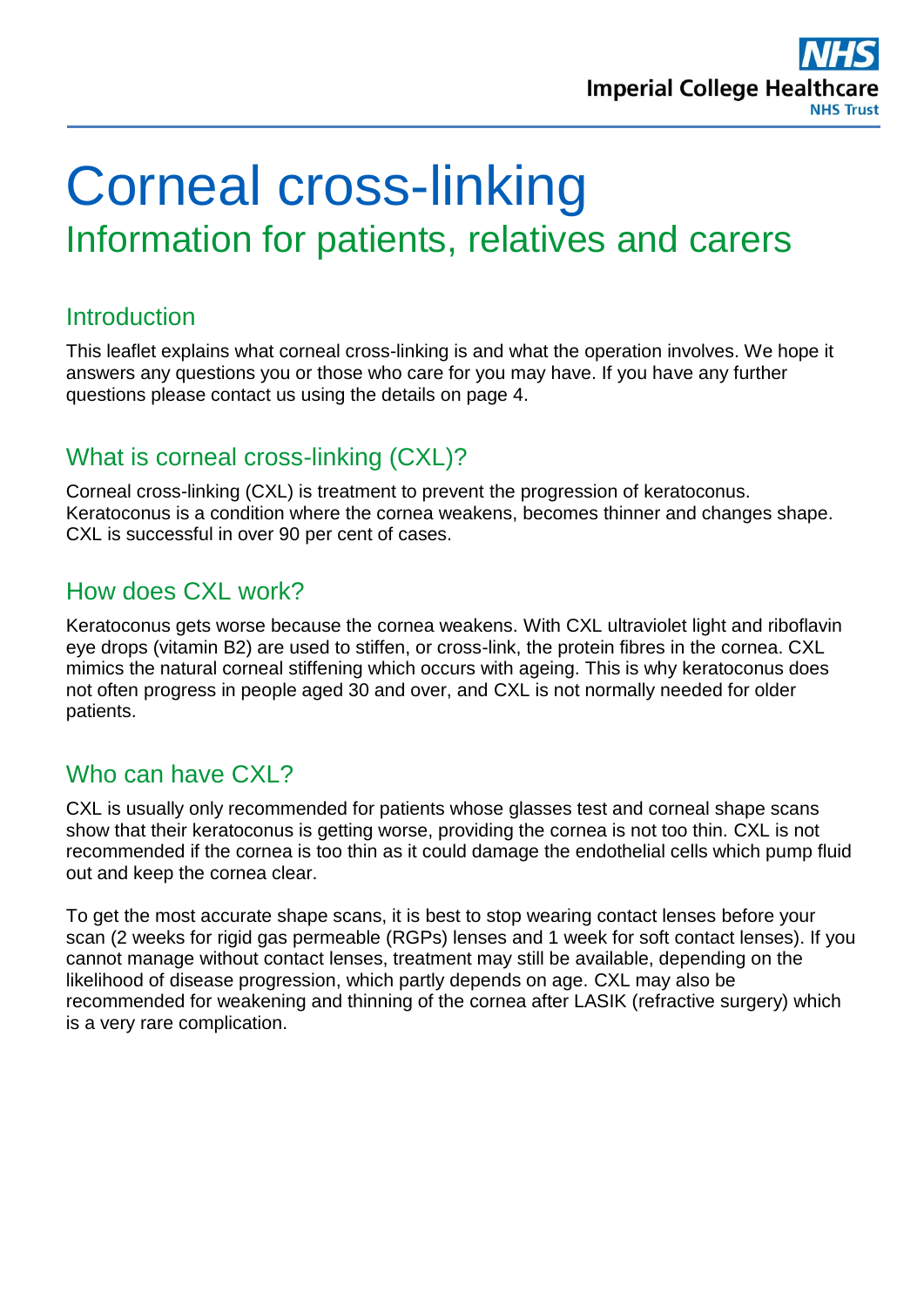# What are the benefits of CXL?

CXL is the only treatment currently available which appears to stop keratoconus from getting worse. Evidence from 4 randomised clinical trials one year after CXL, showed success in stopping keratoconus progression in over 90 per cent of treated eyes, with improved corneal shape in over 45 per cent of treated eyes. Longer-term data (up to 5 years) shows continued success in stopping keratoconus progression.<sup>1</sup>

# What are the risks of having CXL?

Generally, CXL is very safe but, like all operations, there are risks. About 3 per cent of patients might have reduced vision in the treated eye as a result of infection, scarring and corneal haze. In most cases, this visual loss is potentially reversible with a corneal transplant.

Some patients experience glare, halos and mild blurriness in dim light due to corneal haze after CXL. This usually disappears within 12 months, without permanently affecting the vision. CXL might not be advisable if the cornea is too thin. After CXL treatment, you will still have to wear spectacles or contact lenses as it does not correct your eyesight.

# Are there any alternatives to CXL?

There are currently (as of November 2018) no alternatives which stop the progression of keratoconus. If your keratoconus is worsening and you don't have CXL treatment, there is at least a 20 per cent chance that you will eventually need a corneal transplant.

# Is there anything I should do to prepare for CXL?

You can eat as normal before the treatment, preferably only a light meal. Wear comfortable, loose fitting clothing. It helps to have someone accompany you home afterwards, to listen to the post-operative instructions with you.

For the first 3 days after treatment, your eyesight will be very blurry in the treated eye. If the surgery has been carried out on your best seeing eye, ask someone to help you put in your eye drops.

You should plan to take at least 1, ideally 2, weeks off work and, if possible, remain in the UK for the first 2 weeks in case of any complications.

# Will I need to have any tests before my CXL operation?

You will have a standard pre-operative assessment with a nurse before eye surgery. This will be arranged by the hospital admissions team.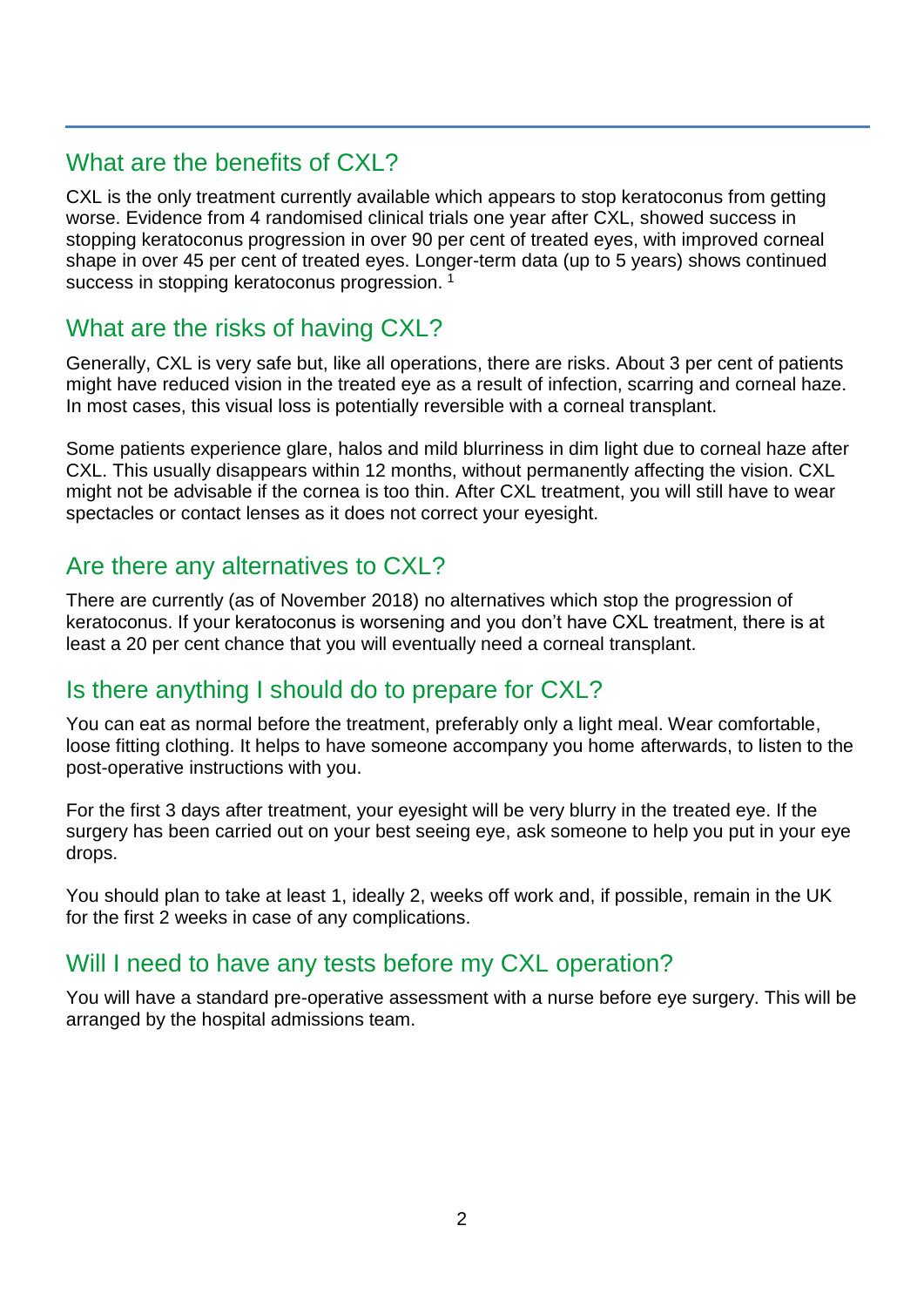# What happens on the day of my CXL operation?

CXL is a day case procedure, performed by a senior ophthalmic nurse or doctor. After you have been admitted to the ward and your eye has been marked, the ward nurse will prepare you for theatre.

In the operating room, the surface of your eye is first cleaned with antiseptic solution and then numbed with anaesthetic eye drops. A small eyelid clip is used to keep your eyelids open. The surface skin of the cornea (epithelium) is gently wiped away after using a solution which will help loosen the surface of the cornea. This allows the riboflavin (Vitamin B) drops to absorb into the cornea. Additional topical anaesthetic drops are used throughout the operation to ensure your eye remains numb. Riboflavin eye drops are applied frequently to your cornea for at least 10 minutes, then the cornea is exposed to up to 8 minutes of ultraviolet (UV) light whilst the riboflavin eye drops continue to be applied. A soft 'bandage' contact lens is placed in your eye at the end of the procedure. Usually only one eye is treated at a time.

# What happens after the operation?

After the operation, we will give you a discharge pack of antibiotic drops and steroid eye drops, as well as painkiller tablets. The soft contact lens will remain in your eye until the surface of the eye is healed (usually 3 to 7 days). If the bandage lens falls out during this time, please throw it away – do not attempt to reinsert it.

After the anaesthetic eye drops wear off, your eye will feel gritty, red and sensitive to light and glare for several days. Everyone's experience of pain is different, with some patients reporting mild discomfort and others describing the first 3 days as very painful. The following can help during the first few days:

- taking regular painkillers
- wearing sunglasses in bright light
- resting or sleeping in between the doses of eye drops
- using cool compresses over the eyes

Vision in the operated eye will be quite blurry initially, but will gradually become clear as the surface cells of the eye heal over and smooth out. It can take 7-14 days for vision to return to how it was before your operation.

# Will I feel any pain?

It is normal to experience pain in the first 3 days after surgery. Taking regular painkillers will help. If you experience worsening pain in the first 4 days or more after the procedure, this could be due to infection and you should visit the Western Eye Hospital's A&E. Infection is rare, affecting less than 1 per cent of patients.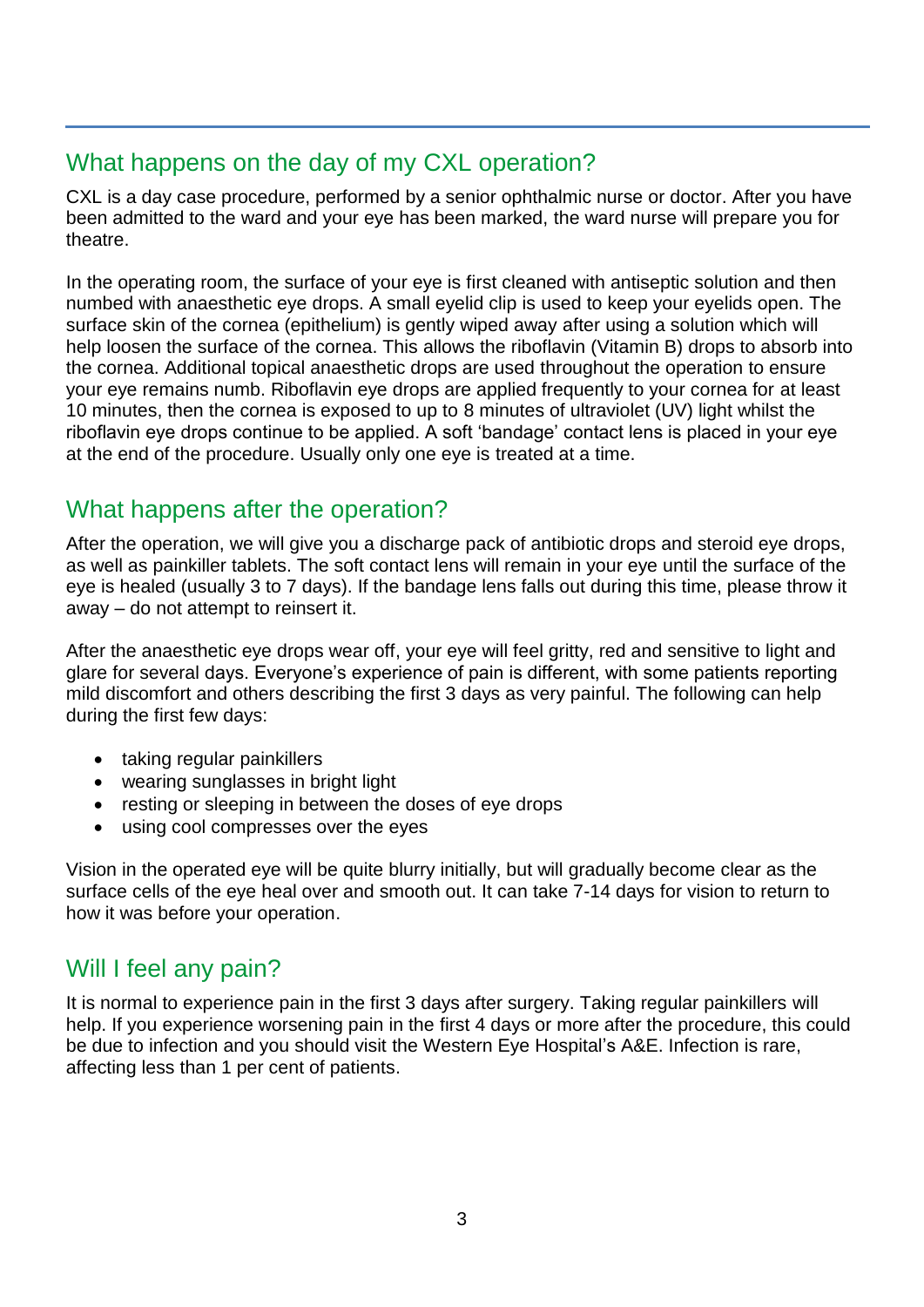# When can I go home?

Although the procedure itself takes approximately 50 minutes, there is usually some waiting time before treatment and you will also need to stay for a short while afterwards, so that we can check you have everything you need to go home. Please be prepared to spend half a day or more in hospital.

#### Is there anything I need to watch out for at home?

Your eye will be sore and your vision blurry for up to 14 days.

It is important to put the eye drops in regularly as prescribed. Make sure that you have enough eye medication until your next appointment at the hospital. If you don't, your GP will be able to prescribe this.

You can wash and shower normally but try to avoid getting water in your eyes. You can exercise, but should not swim before the surface of your eye has healed (usually after 2 weeks). Do not rub your eyes after the procedure as this may make keratoconus worse.

# When can I get back to my normal routine?

You should have at least 1 week off work while most of the surface healing occurs, or 2 weeks if your job involves a lot of computer work, and the treatment is being done on your best eye. You will be putting eye drops in every 4 hours initially, then 3 times a day for 1 month and 2 times a day for another month.

Watching TV or using the computer will not damage your eye but you might find it more comfortable to rest with your eyes closed early on.

We will check your vision in clinic the week after the procedure, to confirm whether or not it is good enough for you to drive.

It is safe to start wearing RGP contact lenses once the epithelium has healed, usually after 2 weeks. We will confirm this at the first visit after the surgery.

If you wear glasses, it is best to wait at least 3 months after treatment, to see if your prescription needs updating.

# Will I need any follow-up appointments?

We will see you 3 to 7 days after surgery to remove the bandage contact lens and check that your eye is healing properly. If your eye looks like it is healing well, your next eye clinic appointment will be 6 months after that, for a corneal shape scan and glasses test.

# Contact details

If you have any questions, please contact the secretary at either Western Eye Hospital (020 3312 3258) or Charing Cross Hospital (020 3311 1498).